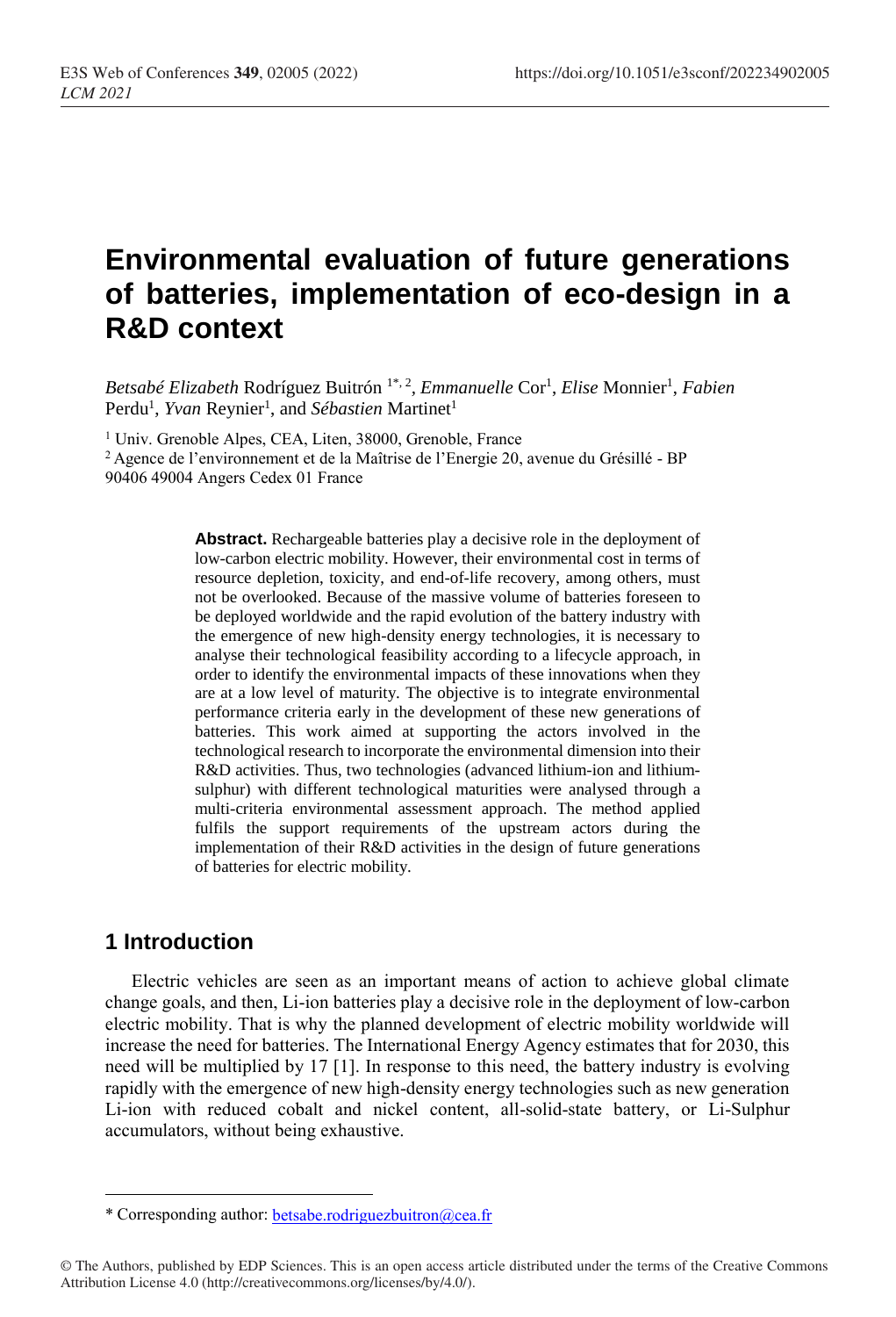Because their environmental cost in terms of resource depletion, toxicity, energy consumption, end-of-life recovery, etc., is not negligible, it is necessary to analyse their technological feasibility according to a lifecycle approach, and to identify their environmental challenges. To achieve effective sustainable design of new battery generations, the integration of environmental aspects from the early stages of the design process and a multi-criteria approach to balance environmental requirements with other traditional requirements (performance, cost, safety, regulation, etc.) is essential [2-4]. Similarly, the integration of all levels of the value chain is recommended so that actors willing to work together can find ways to improve their overall sustainability [5].

Even though a large number of designers are currently seeking to integrate environmental performance from the early stages of the design project, the majority of methods and tools available in the literature do not consider the level of technological maturity of the products they assess. So far, few examples of eco-design methods that take into account the constraints of new technologies under development with a low Technological Readiness Level (TRL) can be found in the literature. Some of these examples are shown below.

Belchi Lorente proposes an agile product model that allows the designer to take into account the technological evolutions of high-tech products throughout the life cycle during the design phase [6]. Gazbour developed a method based on the principle of estimating the technical, economic and environmental evolution rates of the new technology through a reference database and a decision making step based on the quantitative results provided by the "ECO PV" tool [7]. Hung *et al.* advance their "Lifecycle Screening of Emerging Technologies method" (LiSET) that uses available data to systematically and transparently assess the environmental performance of technologies at low levels of maturity [8].

In order to address the need for integrating the environmental criteria into the R&D vision by appropriation of the eco-design method and it implementation in the development of more efficient and lower cost technologies, a methodological proposal, as well as an example of its application are presented below.

### **2 Proposed methodology**

With the aim of providing an environmental perspective to the actors involved in the technological research of innovative batteries by providing a method to help them identify levers for improving environmental performance, a literature review was carried out. Since the added value of this work will be mainly attributed to the upstream stage of the R&D process, the technological research stage, the literature review focused on the methods designed and intended for the development of technologies with a low level of maturity.

Bergerson *et al.* through a review of 19 research articles, discuss the research needs related to the LCA of emerging technologies [9]. They summarise the achievements, challenges and opportunities across a large range of applications (novel materials, transportation, infrastructure and energy technologies, etc.). Thus, it is concluded that it is still necessary to provide structured guidelines to support researchers in obtaining data and selecting relevant assessment tools. The result of this review confirms the need for an ecodesign method adapted to the technological research stage.

To meet this identified need, the proposed methodological approach is composed of three steps. The first step aims to define the "classic" eco-design process thanks to the realization of state-of-the-art studies according to the identified research fields. The second step aims to define the research department's R&D process to map it. In order to establish the mapping, it was necessary to compare the conventional process and the current and desired ecoinnovation processes in the Research and Technology Organization (RTO) with the vision of the batteries technical teams. These stages were developed in parallel to lead to the third step of integration of the environmental dimension where the objective is to incorporate the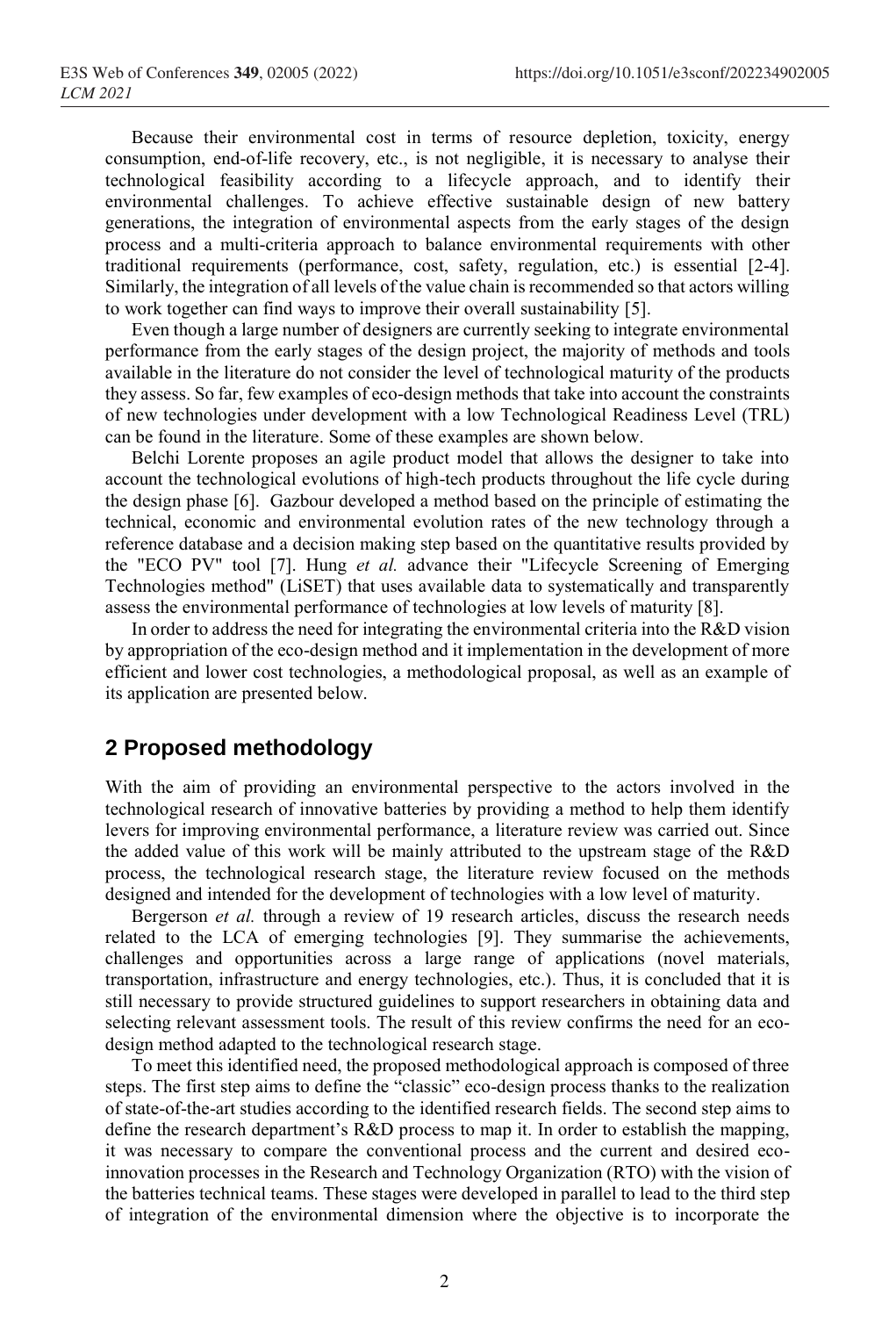environmental dimension into the battery designers' R&D process in the RTO, to assess the environmental impact of new technologies for electric mobility over their entire life cycle, according to a LCA approach, and thus to look into eco-design alternatives.

To integrate successfully the operational environmental dimension into all R&D activities, the eco-design method to be developed must be addressed to the entire team involved in the design process. This method should also consider all the resources, needs, levers of action and limits in terms of environmental assessment throughout the value chain. Therefore, twelve individual semi-directed interviews with experts from the technical teams operating at different levels of the value chain were conducted. These exchanges made it possible to identify three moments of support adapted to three stages of technological development: Project set-up, daily R&D operations and final evaluation of the technology. Similarly, these technical teams expressed the current perceptions, importance criteria and interests of integrating the environmental dimension in R&D activities for the priority consideration of this criterion. An example of this is the need for a specific resource impact assessment of these new batteries' generations.

# **3 Application**

In response to these requirements, a preliminary multi-criteria environmental assessment of two emerging technologies at the cell level was performed: Li-Sulphur and advanced Li-ion.

### **3.1 Systems description**

The technologies were modelled in an industry representative prismatic PHEV2 cell format (26.5x91x148 mm hard casing). Specifications of these cells are given in Table 1.

| <b>Technology</b>                    | <b>Advanced Li-ion</b>                              | Li-Sulphur                                           |  |  |
|--------------------------------------|-----------------------------------------------------|------------------------------------------------------|--|--|
| Cell energy (Wh)                     | 245                                                 | 169                                                  |  |  |
| Cell energy density-by volume (Wh/L) | 686                                                 | 474                                                  |  |  |
| Cell energy density-by mass (Wh/kg)  | 281                                                 | 372                                                  |  |  |
| Cell mass $(g)$                      | 869                                                 | 455                                                  |  |  |
| Positive active material             | Nickel rich (NMC811)                                | Sulphur                                              |  |  |
| Negative active material             | Graphite/silicon                                    | Lithium                                              |  |  |
| <i>TRL [10]</i>                      | 6-8: qualification and<br>technological operability | 3-6: advanced search and<br>technology demonstration |  |  |

**Table 1**. Cell system description and components considered in the two technologies assessed.

### **3.2 Life cycle assessment (LCA)**

The characteristics of the cradle-to-gate life cycle assessment are specified in Table 2. Regarding the life cycle inventory, the technical teams provided primary data used for material balance in the form of Bill of Materials. For the upstream stages of cell production Ecoinvent v.3.6 database was considered. That is why, for the raw material stage, the energy consumption is included, while for the cell production and assembly stages, only the materials are currently considered.

**Table 2**. LCA characteristics method.

| <b>Functional unit</b>         | 1 kWh of storage capacity                |
|--------------------------------|------------------------------------------|
| Perimeter                      | Cradle to gate (assembly without energy) |
| <b>Characterization method</b> | EF 3.0                                   |
| <b>LCA Software</b>            | Simapro 9.1                              |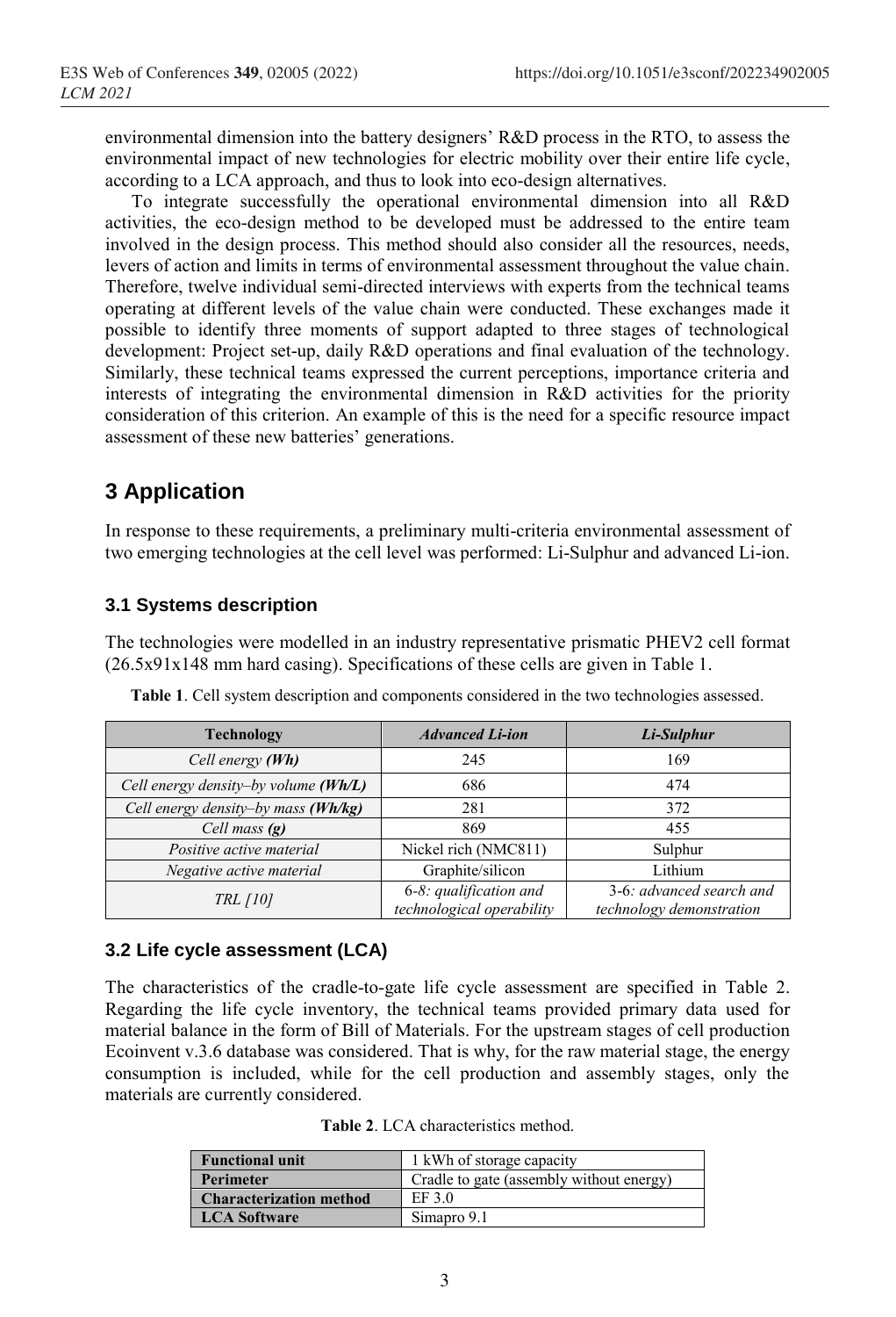Considering the EF 3.0 characterization method, the environmental performance of these cells was assessed with the 16 indicators of the method, but only two indicators of interest are presented in this paper: Climate change and Resource use, minerals and metals. The results for these two indicators are shown in [Table 3.](#page-3-0)

|  |  |  |  |  |  | Table 3. LCA results for Climate change and Resource use, minerals and metals' indicators. |
|--|--|--|--|--|--|--------------------------------------------------------------------------------------------|
|  |  |  |  |  |  |                                                                                            |

<span id="page-3-0"></span>

| <b>Battery cell technology</b> | Climate change<br>$\log CO_2$ eq/kWh battery capacity) | Resource use, minerals and metals<br>$(g Sb eq/kWh$ battery capacity) |  |  |  |
|--------------------------------|--------------------------------------------------------|-----------------------------------------------------------------------|--|--|--|
| <b>Advanced Li-ion</b>         |                                                        |                                                                       |  |  |  |
| Li-Sulphur                     |                                                        | 0.4                                                                   |  |  |  |

#### **3.3 Resources' impact assessment**

To carry out the study of the impact on material resources, the European Union definition of criticality was considered, which defines the CRMs (Critical Raw Material) as the raw materials that combine a high importance to the EU economy and a high risk associated with their supply [11]. Nickel is not part of this list; however, it is considered as a critical material in the battery industry and it was therefore added in this study. Fig.1 and 2 describe the content of each of the four CRM assessed in the two technologies.



**Fig. 2.** Content of CRMs in an advanced Li-ion cell. **Fig. 1.** Content of CRMs in a Li-Sulphur cell.

# **4 Results and discussion**

The methodology proposed aims at identifying what are the environmental challenges of new battery technologies being developed for electric mobility and what eco-design approaches should be developed and followed to support the development of low TRL batteries and to ensure that they have the least impact on the environment over their entire life cycle.

This way, the impacts of materials used in terms of kg CO<sup>2</sup> **eq**/kWh battery capacity are 70 for the advanced Li-ion and 21 for the Li-Sulphur technology. In addition, for the Resource use, minerals and metals category, the impact of one advanced Li-ion battery cell is 1.4 g Sb **eq**/kWh battery capacity, while the impact for Li-Sulphur technology is 0.4.

This multi-criteria environmental assessment shows that the materials that have the greatest impact on environmental performance, for these two indicators, are, in the case of the advanced Li-ion cells the electrode materials (positive and negative) and the negative current collector material; and for the Li-S cells the electrolyte materials, the cell container materials and the positive electrode materials. According to the values in grams per kWh shown in Fig.1 and 2, the advanced Li-ion technology needs a larger variety and quantity of CRMs. However, due to the lower voltage of this chemistry, Li-S technology requires on its side more lithium.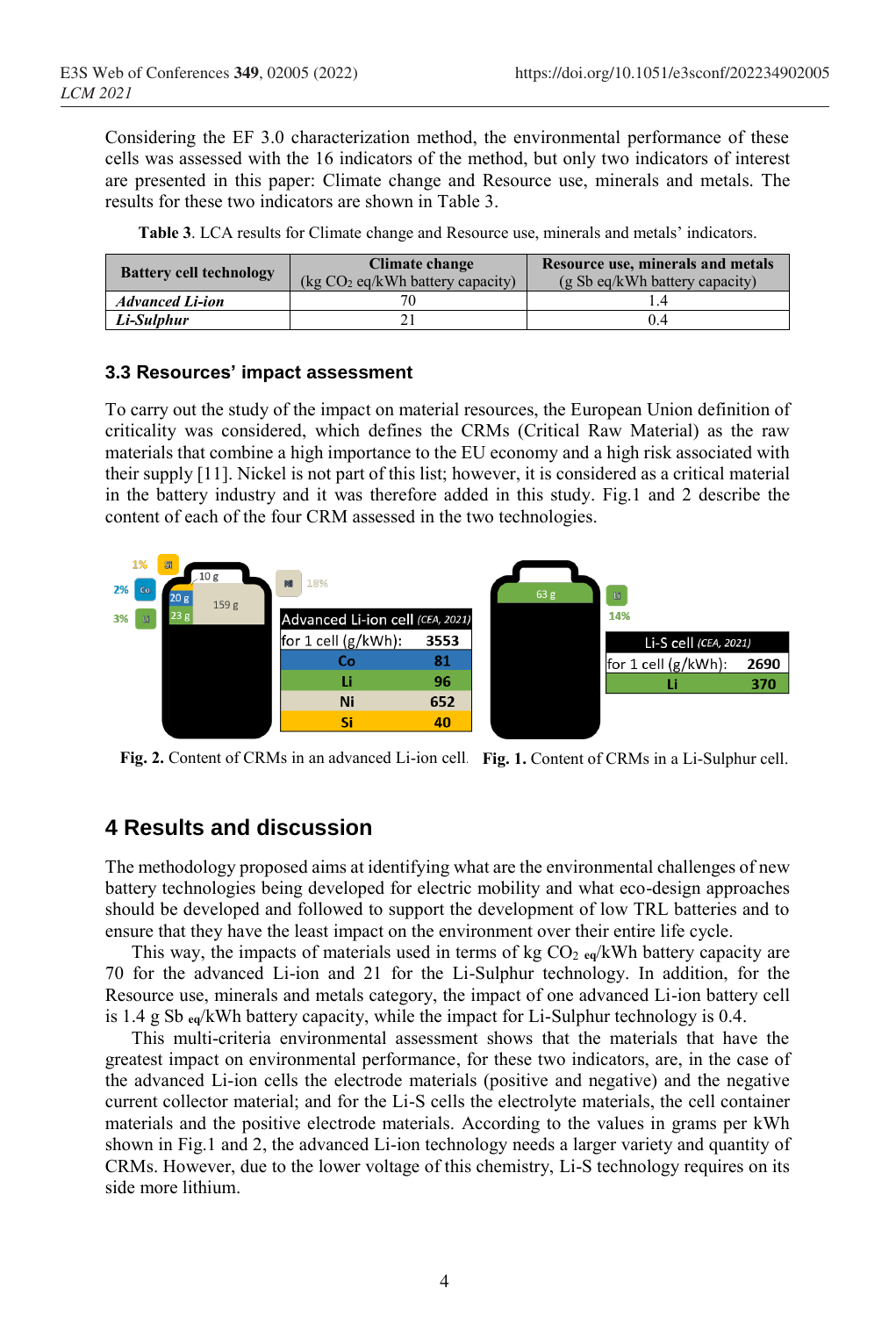To get a better notion of the resources impact of these technologies and according to the prospects for EV deployment described in the Sustainable Development Scenario by the IEA, in 2030, global EV sales will reach 45 million vehicles per year [1]. Therefore, the quantities of CRMs required to produce 2.25 TWh of batteries per year (45 million of Li-S batteries of 50 kWh energy capacity each) are 0.85 Mt of lithium, and to produce the same capacity of NMC811 batteries 0.18 Mt of cobalt, 0.22 Mt of lithium and 1.4 Mt of nickel are needed, as shown in Table 4.

Considering, the global material availability of each CRM [12-15], the time before depletion of these reserves can be roughly estimated. In the case of Li-S technology, the lithium resources would be sufficient for 25 years, while for the second technology, the lithium resources would be sufficient for 95 years, the cobalt resources for 39 years and nickel for 67 years. Despite the fact that the reality of resource depletion is more complicated, because of reserves constant changes and issues associated with flows, these figures already give an idea to the battery technical teams of what is at stake in terms of CRM consumption.

|                                                                                                                                                                                                   | In 2030, global EV* sales:                  | Global material availability: |                      |                                 |  |  |
|---------------------------------------------------------------------------------------------------------------------------------------------------------------------------------------------------|---------------------------------------------|-------------------------------|----------------------|---------------------------------|--|--|
|                                                                                                                                                                                                   | 45 million/year (IEA, 2020)                 |                               |                      |                                 |  |  |
| For 50 kWh EV* average:                                                                                                                                                                           | Li-S                                        | <b>Advanced Li-ion</b>        |                      | Reserves** (Mt) (USGS, 2021)    |  |  |
|                                                                                                                                                                                                   | wt equivalent to 45 million batteries (Mt): |                               |                      |                                 |  |  |
|                                                                                                                                                                                                   |                                             | 39 yrs<br>0.18                | <b>Cobalt</b>        | 7.1                             |  |  |
|                                                                                                                                                                                                   | 1.85                                        | 0.22<br>$95 \text{ yrs}$      | Lithium              | 21                              |  |  |
| Ni                                                                                                                                                                                                |                                             | 1.4<br>67 vrs                 | <b>Nickel</b>        | 94                              |  |  |
|                                                                                                                                                                                                   |                                             | 0.09                          | <b>Silicon metal</b> | <b>Not accurately estimated</b> |  |  |
| * Passenger light-duty vehicles, (BEV: battery electric vehicles + PHEV: plug-in hybrid electric vehicles)<br>** Resources that are demonstrated to be and are currently economically recoverable | : resource depletion in N years             |                               |                      |                                 |  |  |

**Table 4.** Resource consumption by technology according to the IEA prospects for EV deployment [1].

# **5 Conclusions and outlook**

Assuming the same lifespan for the two technologies, which is a strong assumption, Li-S preliminary results show that the materials' choice of this cell technology has a better environmental performance with about 70% lower impacts in terms of Global Warming Potential, but on the contrary a significantly higher consumption of lithium. However, it should be remembered that in this preliminary life cycle assessment, during the production and assembly stages the energy consumption is not included. The comparative analysis of these two new technologies was made based on only two indicators that are relevant in this industrial sector: Climate change and Resource use, minerals and metals indicators. Nevertheless, by not analysing into details other types of impacts (human toxicity, eutrophication, water use, etc.) in the final assessment, there may be a risk of overlooking all environmental hotspots and possibly omitting the transfer of impacts. This will be analysed in a future work.

Within this IEA scenario, where about 35% of market sales will be attributed to EV by 2030, the theoretical reserve consumption brings out the depletion for three essential materials for these new battery technologies in a time frame of decades: lithium, cobalt and nickel. That is why, during the eco-design of these technologies, as well as encouraging the content reduction of these materials, it is necessary to consider, from a very early design stage, the end-of-life recovery issues. To increase the recovery of critical raw materials is one of the challenges that must be addressed in the move to a more circular economy.

For future work within the R&D adapted eco-design method, currently in development within the framework of a PhD research project, it will be necessary to estimate the impacts, according to a prospective vision depending on resources availability and on potential market